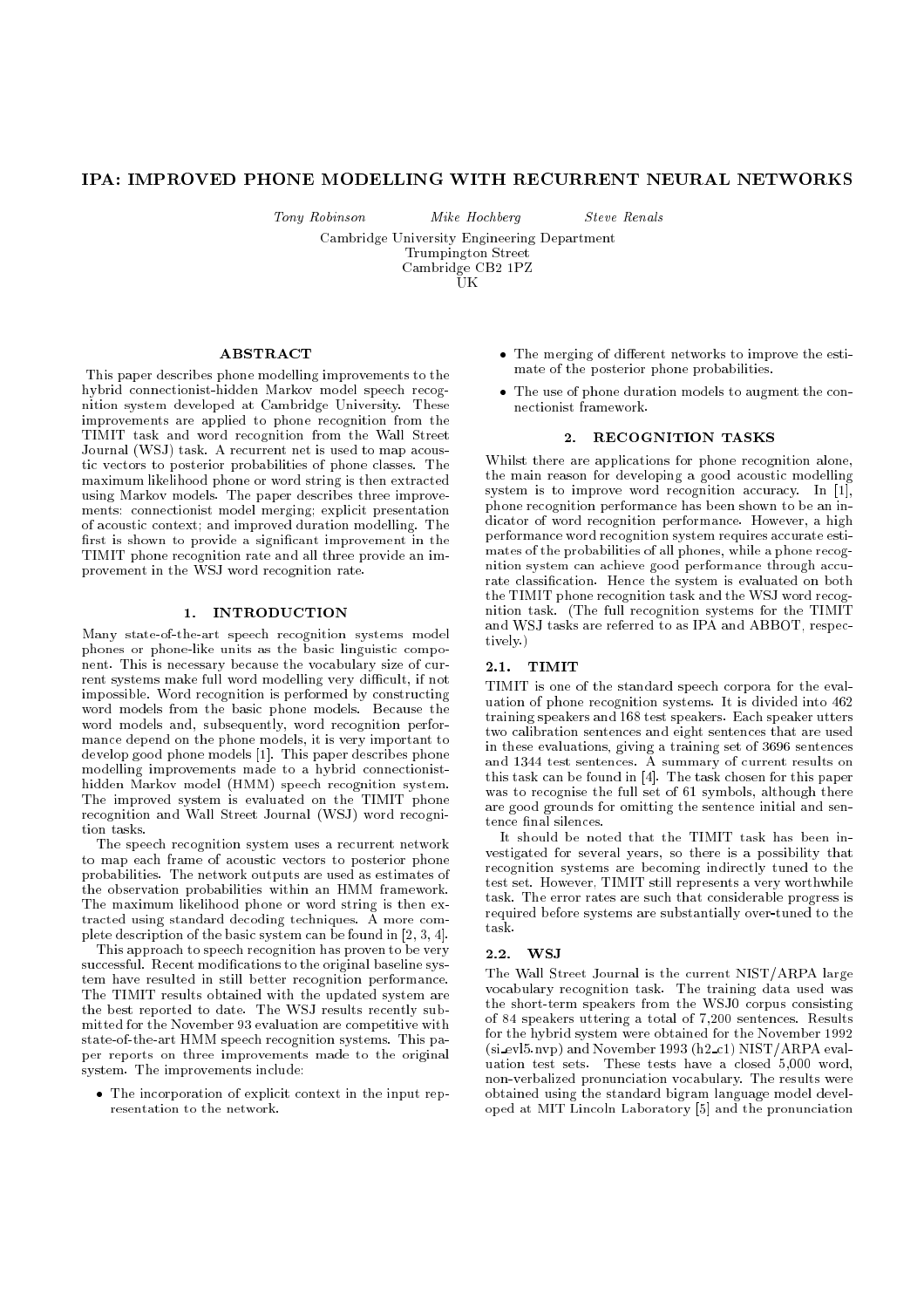lexicon provided by Dragon Systems [5]. There are 330 utterances from eight speakers in the November 92 test set and 215 utterances from ten speakers in the November 93 test set. The November 93 results were submitted to NIST as part of the official evaluation. At the time of writing, the adjudication period was still in force so the results should be treated as preliminary.

#### DEFINITION BASELINE SYSTEM  $\mathbf{R}$ .

The basic acoustic modelling system is illustrated in figure 1 and fully described in [4]. At each 16ms frame, an acoustic vector,  $\mathbf{u}(t)$ , is presented at the input to the network along with the current state,  $\mathbf{x}(t)$ . These two vectors are passed through a standard single layer, feed-forward network to give the output vector,  $y(t-4)$ , and the next state vector,  $\mathbf{x}(t+1)$ . The output vector represents the posterior probability of each of the phone classes and is delayed by four frames to allow for forward acoustic context. The state vector provides the mechanism for modelling context and the dynamics of the acoustic signal.



Figure 1. The recurrent net used for phone probability estimation.

This network is trained by back-propagation through time (details may be found in [4]). The dynamics of the training algorithm are quite sensitive to the interval over which the gradient vector is accumulated before changing the weights in the network. Experience indicates that better parameter values are found by decreasing this interval. If, however, the interval is made too small, the network fails to converge. The results in this paper are for the smallest update interval value that was found to be stable, although sometimes it was not possible to make an exhaustive search of all possible intervals.

### 4. ACOUSTIC FEATURE REPRESENTATION

The baseline system accepts one frame of acoustic features at every time step. An evaluation of different acoustic features was performed and two approaches gave approximately equal performance [3]. The two types of acoustic features used in this paper are:

 $MEL+$  a 20 channel mel-scaled filter bank with voicing features [2],

PLP 12th order perceptual linear prediction [6].

Most HMM-based systems augment the feature vector with the first and sometimes second order differences / temporal derivatives in order to better incorporate acoustic context. It is possible for the recurrent net structure to internally compute time derivatives of the acoustic vectors and to represent short-term context within the dynamics of recurrent states. However, there are two advantages in explicitly presenting contextual information as additional

- Storage is expensive in a fully connected recurrent network. The number of parameters in the model scales as the square of the dimension of the state space. Hence it makes sense to use the internal state for slowly varying features and present the short term context explicitly.
- The derivatives of the acoustic vectors are known to correlate well with the phone classes. Hence by building in this prior information, it is expected that the required mapping will be easier to extract using the network.

Two approaches were used to incorporate temporal information in the acoustic vector:

- $\bullet$  Incorporation of channel "deltas" calculated by linear regression over five frames.
- $\bullet$  Use of a five frame window of acoustic vectors that are presented to the recurrent net.

The results of these experiments can be seen in table 1. The multi-frame TIMIT result was not available but related experiments suggest this figure would be similar to the other listed results. As can be seen, incorporation of these changes had little impact on the TIMIT results, but made a substantial improvement on the WSJ task. Due to the substantial effort required with WSJ, no temporal derivatives results are available for the Nov92 and Nov93 tests.

| Input          | Error % |       |       |  |
|----------------|---------|-------|-------|--|
| Representation |         | Nov92 | Nov93 |  |
| Single Frame   | 30.7    | 12.3  | 17.5  |  |
| Multiframe     | n/a     | 11.0  | 16.5  |  |
| Derivatives    | 30.5    |       |       |  |

Table 1. The effect of different input representations on recognition performance for the TIMIT, WSJ November <sup>92</sup> si evl5.nvp, and WSJ November <sup>93</sup> h2 c1 tasks.

#### 5. CONNECTIONIST MODEL COMBINATION 5.

Connectionist model combination refers to the process of merging the outputs of two or more networks. Recent work in merging decision trees [7] and connectionist networks [8] has indicated that combining a set of models will produce a higher performance system compared with simply choosing the best single model. In the experiments performed here, a linear combination of the network outputs is performed to generate the merged output. In each experiment, all models were weighted equally. This is optimal in the case where the single networks perform equally well in isolation and the errors are independent of the acoustic information. More research into different weighting schemes and non-linear combinations of the networks is planned for the future.

The original motivation for model merging with the hybrid system came from analysis of the recurrent network. Unlike a standard HMM, the recurrent net structure is time asymmetric. Training a network to recognise forward in time will result in different dynamics than training to recognise backwards in time. As different information is available to both processes, it seems reasonable that better modelling can be achieved by combining both information sources.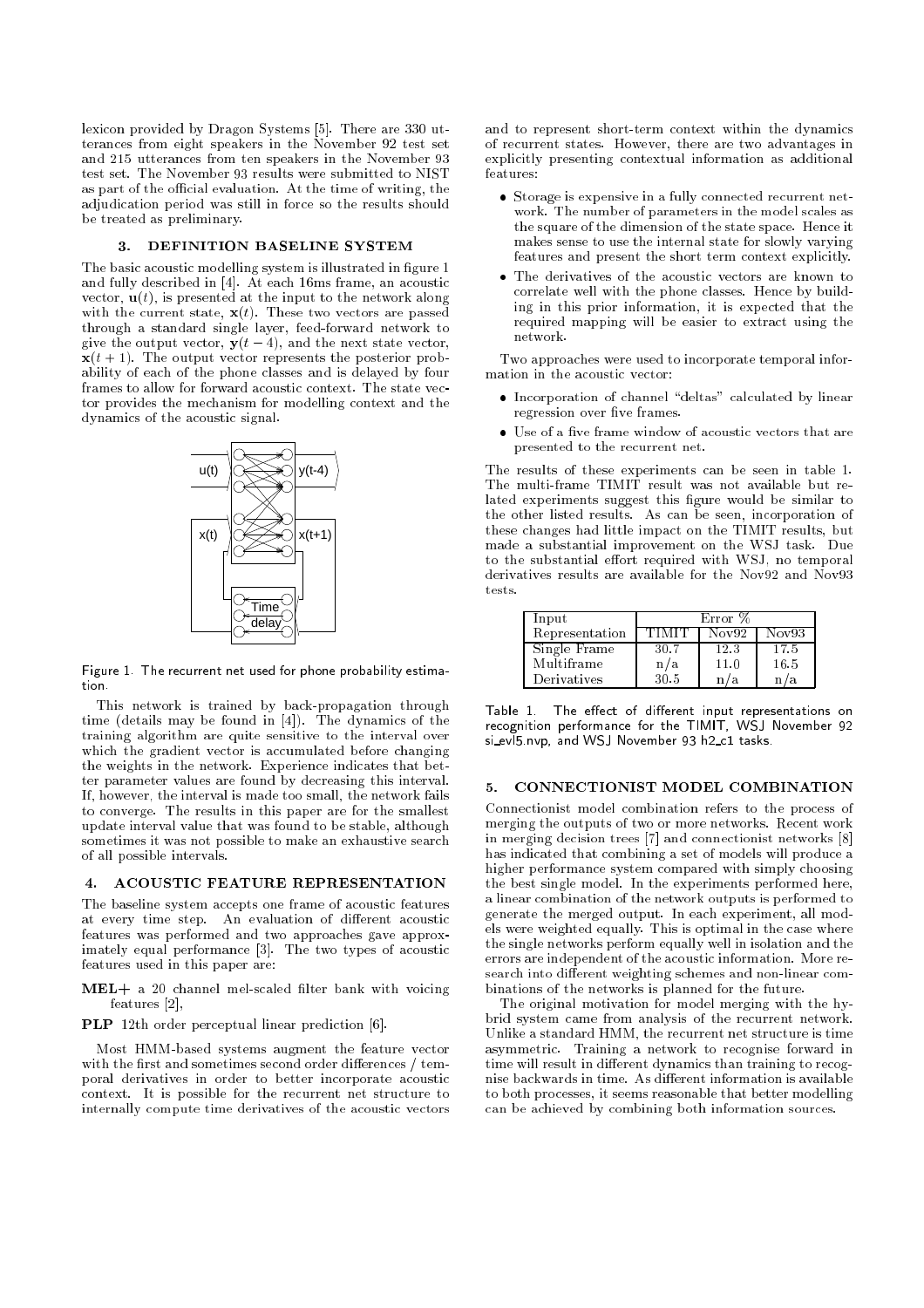As shown in table 2, a network was trained on the time reversed acoustic vectors for the TIMIT task and found to yield the same recognition rates as the standard system. However, the distribution of errors is different and combining the phone probabilities from the two systems reduces the number of errors made by 8%.

| l Model  | correct | insert . | subst. | delet.  | errors |
|----------|---------|----------|--------|---------|--------|
| forward  | 72.7%   | 3.4%     | 21.1%  | 6.2%    | -30.7% |
| backward | 72.9%   | -3.7%    | 21.0%  | $6.1\%$ | -30.8% |
| combined | 74.2%   | 2.6%     | 19.2%  | 6.6%    | 28.4%  |

Table 2. Conectionist model merging for the TIMIT task.

The same approach was also taken for the WSJ tasks. In addition, networks trained with different input features were also merged with forward and backward representations. As in the TIMIT case, the distribution of errors are different between the different acoustic feature representations. Table 3 shows the merging results on the WSJ tests. Here both the MEL+ and PLP acoustic vectors are used. In this case the word error drops by 16% for three times as many parameters.

|                          | Word Error % |                      |  |
|--------------------------|--------------|----------------------|--|
| Model Type               | Nov92        | $\bar{\text{Nov93}}$ |  |
| Forward MEL+             | 10.7         | 16.5                 |  |
| Forward PLP              | 10.8         | 16.7                 |  |
| Backward PLP             | 11.2         | 15.5                 |  |
| $f$ -MEL $+$ & $f$ -PLP  | 8.9          | 14.8                 |  |
| $f-MEL+&b-PLP$           | 8.2          | 14.0                 |  |
| $f$ -PLP $\& b$ -PLP     | 8.6          | 13.7                 |  |
| $f-MEL+ & f-PLP & b-PLP$ | 79           | 13.8                 |  |

Table 3. Model merging results for the WSJ November <sup>92</sup> si\_evl5 nvp and WSJ November 93 h2\_c1 tasks.

## 6. DURATION MODELLING

The original hybrid system employed a single state in the Markov chain for each of the modeled phones. Although this has been effective for previous phone classification experiments, the resulting model of phone duration is restricted to a simple, geometric distribution. By expanding the underlying phone model from a single state to multiple states with tied-output probability estimates, it is possible to obtain more sophisticated distributions on phone duration. A simple form of this approach has been employed in a word recognition system where pseudo-poisson and shifted exponential distributions have been used to model phone duration.

It is also possible to incorporate a more sophisticated duration distribution into the phone models. Work by Crystal and House has shown that the duration distribution of a variety of phonetic segments can be closely modeled with an HMM [9]. In this HMM, the observation distributions are known and only the Markov process parameters need to be estimated. Phone duration is modeled by replacing the single state with the Markov chain from the HMM. The acoustic model of the phone is then tied across all the states. A diagram of the process of mapping the single-state phone model to the more complex duration model is shown in figure 2. By using a first-order Markov chain with a leftto-right transition structure (as shown in the figure), the resulting duration models will have a gamma-like distribution. The process of generating a duration distribution can be described as follows:

- 1. Generate the duration distribution for each phone from labeled data,
- 2. Train an HMM to model the duration distribution,
- 3. Insert the phone duration HMM into the hybrid system

This process is used to model a variety of distributions. The distributions evaluated for this paper include:

Single State: Baseline duration model.

- Shifted Exponential: Similar to single state duration model except a minimum duration is enforced.
- Psuedo-Poisson: This is a left-to-right Markov chain with no skips where the number of states is 1/2 the average duration and all transition probabilities are 0.5.
- Poisson: A Poisson distribution is approximated by a Markov chain estimated as an HMM.
- Gamma: A gamma distribution is approximated by a Markov chain estimated as an HMM. The parameters of the gamma are estimated using the method of moments.
- 3 Gamma: A three parameter gamma distribution is approximated by a Markov chain estimated as an HMM. The shift parameter is estimated as the minimum duration.

These phone duration distributions were evaluated on the TIMIT and Wall Street Journal November 93 Hub 2 tasks and the results are shown in Table 4.

|                           |      | Error Rate $%$ |                   |
|---------------------------|------|----------------|-------------------|
| Duration Model            | Note | TIMIT          | WS.               |
| Single State              |      | 28.4           | 18.3              |
| Shifted Exponential       |      | 28.4           | 15.0              |
| Shifted Exponential $(2)$ |      | 28.2           | n/a               |
| Psuedo-Poisson            |      | 28.3           | 13.8              |
| Poisson                   |      | 28.2           | 14.8              |
| Gamma (1                  |      | 28.2           | 14.9              |
| Gamma (2)                 | ii   | 28.8           | 13.9              |
| $\overline{3}$ Gamma      |      | 28.3           | 13.7              |
| 3 Gamma<br>$2^{\circ}$    |      | 28.4           | n/a               |
| 3 Gamma<br>3              | ïi   | 28.9           | $\overline{13.8}$ |
| 3 Gamma                   |      | 29.0           | ΄a<br>n           |

Table 4. Different phone duration models evaluated on the TIMIT and WSJ November <sup>93</sup> Hub <sup>2</sup> tasks. TIMIT results are phone error rates and WSJ results are word error rates. The notes indicate the following: (i) 10% of training data with duration less than minimum duration and (ii) variance scaled by 0.5.

The results in the table indicate that duration modelling has a relatively minor effect on phone recognition rates. The differences over phone recognition performance is minor. In fact, most of the difference are probably attributable to differences in the insertion-deletion ratios. These can be "twiddled" (e.g., scale the language model) to pick-up 0.2%. On the other hand, phone duration modelling has a substantial effect on word recognition accuracy.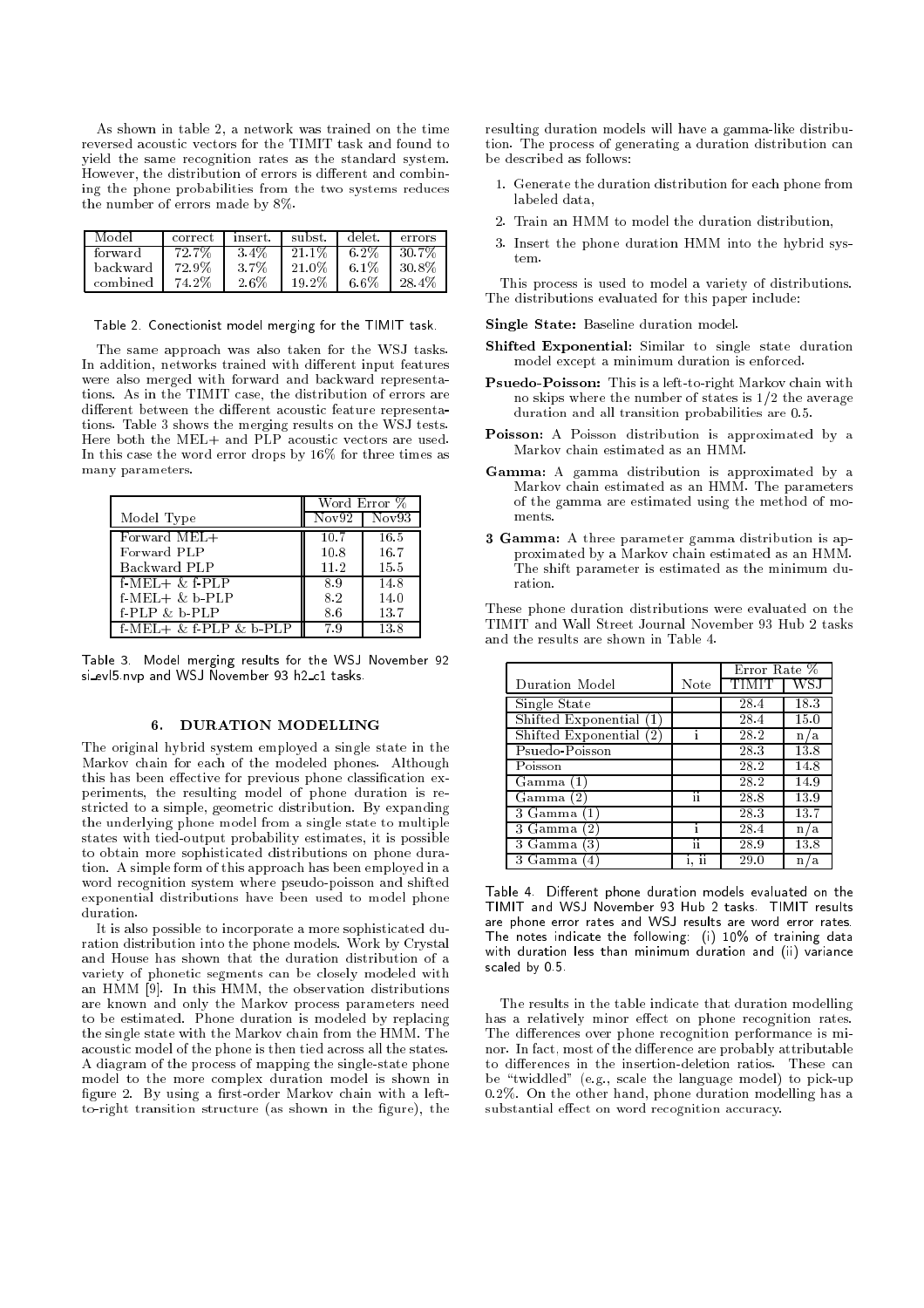

Figure 2. Mapping of single-state phone model to multi-state duration model.

# 7. CONCLUSION

This paper has presented several improvements to phone modelling with applications to both phone recognition and large vocabulary recognition. The improvements are summarised as follows:

- Adding explicit contextual information to the input representation reduced the error rate by 10% on the WSJ task. The effect on phone recognition results were not so dramatic.
- Combining the outputs of models with different input representations (i.e., time-reversed, different feature extraction method) improved the TIMIT and the WSJ error rates by 8% to 25%.
- Augmenting the recurrent network with more sophisticated duration models provides a little improvement on the TIMIT task but 25% fewer errors on the WSJ task.

One of the main observations resulting from this work is the effect of phone modelling on phone recognition and word recognition results. The relative improvements seen on TIMIT and WSJ have highlighted the differences between the two tasks. In the case of combining models, both the TIMIT and WSJ tests realised substantial reductions in error rate through improved phone classication of the individual frames. Because the TIMIT task is nearly a phone classication task, the improved frame classication results in better phone recognition. The model merging also results in a smoothing of the frame probabilities which helps with the word recognition task.

In the case of context and duration modelling, the focus of the improvements was on the capturing of phone information over time. This should certainly improve the word modelling capability because it reduces the likelihood of phone sequences with arbitrary durations and contexts. On the other hand, neither should really help much with the frame classification problem and this is reflected in the relatively minor improvements on the TIMIT task.

As a final point, the hybrid connectionist-HMM approach continues to show great promise as an alternative to traditional HMM-based methods. The TIMIT results are the best reported results known to the authors. The Wall Street Journal results, although not the best, are competitive with state-of-the-art speech recognition systems. Even when three models are merged the system still only has 330,000 parameters, which is far fewer than HMM systems with similar performance.

# ACKNOWLEDGEMENTS

This work was partially funded by ESPRIT project 6487, WERNICKE. Two of the authors (T.R. and S.R.) are supported by SERC fellowships. The authors would like to acknowledge MIT Lincoln Laboratory for providing the grammar and Dragon Systems for providing the pronunciation

# REFERENCES

- [1] L. F. Lamel and J. L. Gauvain. High performance speaker-independent phone recognition using cdhmm. In Proceedings of 3rd European Conference on Speech Communication and Technology, volume Volume 1, pages 121-124, Berlin, September 1993.
- [2] Tony Robinson. Several improvements to a recurrent error propagation network phone recognition system. Technical Report CUED/F-INFENG/TR.82, Cambridge University Engineering Department, September 1991
- [3] Tony Robinson, Luis Almeida, Jean-Marc Boite, Herve Bourlard, Frank Fallside, Mike Hochberg, Dan Kershaw, Phil Kohn, Yochai Konig, Steve Renals, Marco Saerens, Joao Paulo Neto, Nelson Morgan, and Chuck Wooters. A neural network based, speaker independent, large vocabulary, continuous speech recognition system: The WERNICKE project. In Proceedings of the European Conference on Speech Technology, 1993.
- [4] Tony Robinson. The application of recurrent nets to phone probability estimation. IEEE Transactions on Neural Networks, March 1994.
- [5] Douglas B. Paul and Janet M. Baker. The design for the Wall Street Journal-based CSR corpus. In Proc. Fifth DARPA Speech and Natural Language Workshop, pages 357-362, Harriman, New York, February 1992. DARPA, Morgan Kaufman Publishers, Inc.
- [6] H. Hermansky. Perceptual linear predictive (PLP) analysis of speech. Journal of the Acoustical Society of America, 87:1738-1752, 1990.
- [7] Wray Buntine. Learning classication trees. In D. J. Hand, editor, Artificial Intelligence Frontiers in Statistics III, pages 182-201. Chapman & Hall, 1993.
- [8] David H. Wolpert. Stacked generalization. Neural Net $works, 5(2):241-259, 1992.$
- [9] Thomas H. Crystal and Arthur S. House. Segmental durations in connected-speech signals: Current results. J. Acoust. Soc. Am., 83(4):1553-1573, April 1988.